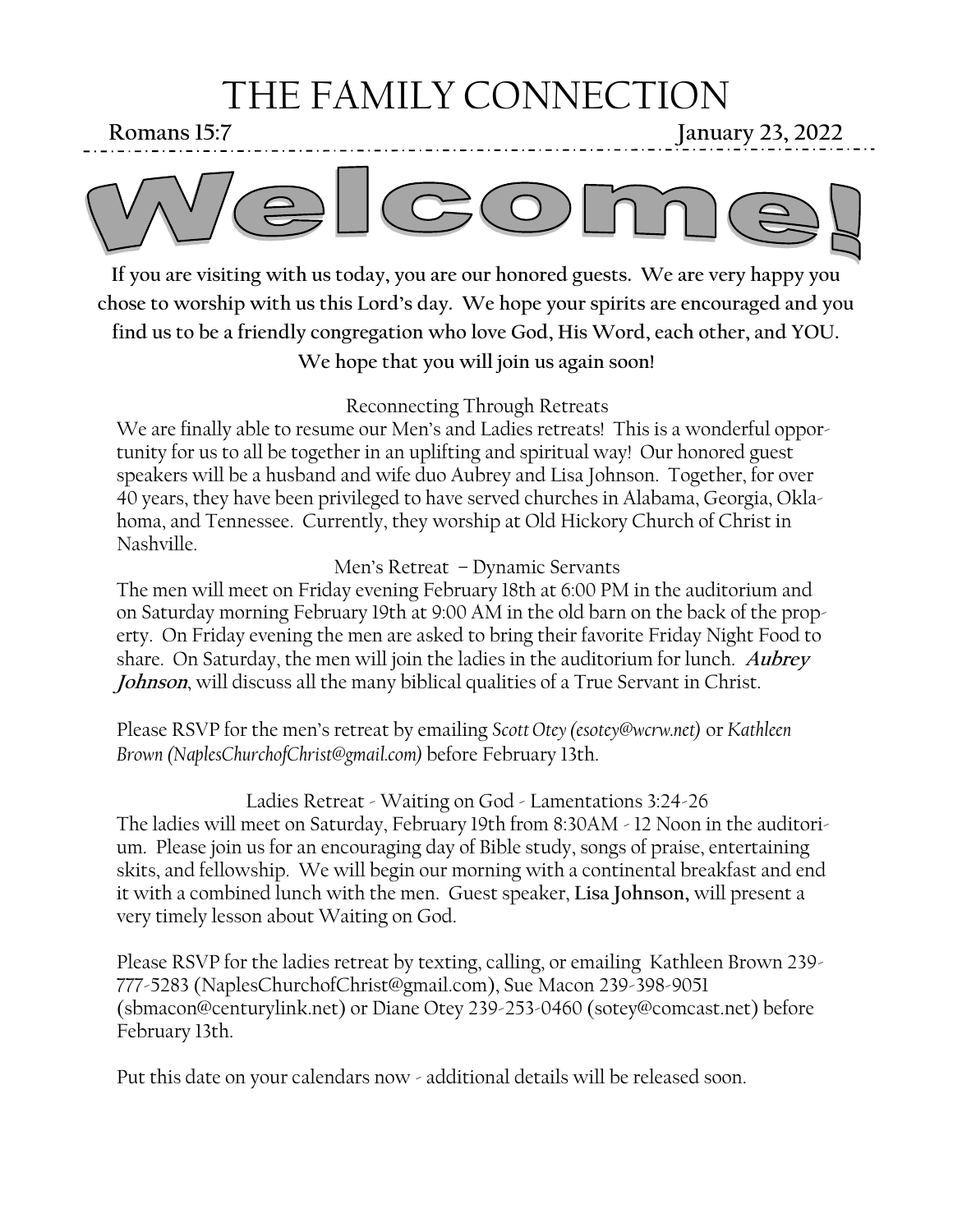| PRAYER LIST*<br><b>MEMBERS</b>                  |                                                                   | Order of Worship                                                       |                                                                                             |  |  |  |
|-------------------------------------------------|-------------------------------------------------------------------|------------------------------------------------------------------------|---------------------------------------------------------------------------------------------|--|--|--|
| $\bullet$                                       | Claude Haynes                                                     | <b>January 23, 2022</b>                                                |                                                                                             |  |  |  |
| $\bullet$                                       | Linda Copeland                                                    |                                                                        |                                                                                             |  |  |  |
| $\bullet$                                       | Margie Rhodes                                                     | Call to Worship:                                                       | Joe Lennon                                                                                  |  |  |  |
| $\bullet$                                       | <b>Bonnie Stephens</b>                                            | Screen                                                                 | "Shout Hallelujah"                                                                          |  |  |  |
| $\bullet$                                       | Maria Reategui                                                    |                                                                        |                                                                                             |  |  |  |
| $\bullet$                                       | Maggie Rodriguez                                                  | Welcome:                                                               | <b>Terry Billingsby</b>                                                                     |  |  |  |
| $\bullet$                                       | Elvis Durity                                                      | Medley                                                                 | "Build My Life"                                                                             |  |  |  |
| $\bullet$<br>$\bullet$                          | Marjorie Connor<br>Lew Parks                                      |                                                                        | "It Is Well, with My Soul"                                                                  |  |  |  |
| $\bullet$                                       | Frieda Rodgers                                                    | Prayer:                                                                | Larry Menoher                                                                               |  |  |  |
| $\bullet$                                       | Doug Fee                                                          |                                                                        |                                                                                             |  |  |  |
| $\bullet$                                       | Carla Sledge                                                      | Scree                                                                  | "In Christ Alone"                                                                           |  |  |  |
| $\bullet$                                       | Donna Strong                                                      | Communion:                                                             | <b>Scott Otey</b>                                                                           |  |  |  |
| $\bullet$                                       | Lee & Linda Sutton                                                |                                                                        | Matthew 26:26-29                                                                            |  |  |  |
| $\bullet$                                       | Di Menoher                                                        |                                                                        | 1 Corinthians 16:1-2                                                                        |  |  |  |
| $\bullet$                                       | Daniel & Elizabeth Peregrin<br>Jeff Blake                         |                                                                        |                                                                                             |  |  |  |
| $\bullet$<br>$\bullet$                          | Glenn Macon                                                       | Song before the Message                                                |                                                                                             |  |  |  |
|                                                 |                                                                   |                                                                        | Children are invited to go to the worship class during this song*                           |  |  |  |
| $\bullet$                                       | NURSING HOME / SHUT-INS<br>June McCauley                          | Screen                                                                 | "We'll Work Till Jesus Comes"                                                               |  |  |  |
| $\bullet$                                       | Wayne & Bonnie Bucy                                               |                                                                        |                                                                                             |  |  |  |
|                                                 | <b>FAMILY &amp; FRIENDS</b>                                       | Message:                                                               | <b>Tim Neal</b>                                                                             |  |  |  |
| $\bullet$                                       | Thomas Walker<br>Kathy Kock                                       | <b>Invitation Song:</b>                                                | "His Grace Reaches Me"                                                                      |  |  |  |
| $\bullet$                                       | Jon Sauer<br>Lexi Carr                                            | Closing Song:                                                          |                                                                                             |  |  |  |
| $\bullet$                                       | Kasey Dudley<br>Tania Gadbury                                     | Screen                                                                 | "Your Kingdom Until Then"                                                                   |  |  |  |
| $\bullet$                                       | Laurie & Danny Osborne                                            |                                                                        |                                                                                             |  |  |  |
| $\bullet$                                       | Maddie Whitlock<br>Amelia Larios                                  | <b>Closing Prayer:</b>                                                 | <b>Hugh Travis</b>                                                                          |  |  |  |
|                                                 | Joe & Marie Lennon's son<br>Mary Ryder<br>Lynn Greer              | Parents please pick up your child from class                           |                                                                                             |  |  |  |
| $\bullet$                                       | Linda Sutton grandson Matt &                                      | *Children's Worship Class - 3 years of age to 2nd grade - Classroom A8 |                                                                                             |  |  |  |
|                                                 | great granddaughter Jordan                                        | Worship volunteers - remember to meet in Classroom A-11 at 8:50        |                                                                                             |  |  |  |
| $\bullet$                                       | John Wallace's sister, Beth                                       |                                                                        |                                                                                             |  |  |  |
| $\bullet$                                       | Marsha Hampton<br>George Ballard                                  | Communion bread has been placed into individual cups. Gluten Free      |                                                                                             |  |  |  |
| $\bullet$                                       | <b>Bob Stafford</b><br>Marco Moros                                | communion has been placed within the very center ring of each tray.    |                                                                                             |  |  |  |
| $\bullet$<br>$\bullet$                          | Hussey Family<br>Sally Abbott<br>Judy Sauer's g-daughter, Meaghan |                                                                        |                                                                                             |  |  |  |
| $\bullet$                                       | Ivonne - Maria Reategui's cousin                                  | <b>Future Events</b>                                                   |                                                                                             |  |  |  |
| $\bullet$                                       | Robert Champion Michael Presto                                    | Every Tuesday:                                                         | Men's Prayer Meeting - 6:30 AM                                                              |  |  |  |
| $\bullet$                                       | Larry Brown<br>Judy Brugman                                       | Jan 30th:                                                              | EVERY SUNDAY IN JANUARY: Melissa will take your new photo<br>Livingston Academy Teacher Day |  |  |  |
| $\bullet$                                       | Brooke Ruppel Laubel Perez                                        | Jan 30th:                                                              | Fellowship Meal / Baby Shower                                                               |  |  |  |
| $\bullet$                                       | Mary Nell Shelly<br>Ao Hotchkiss                                  | Feb 11th:                                                              | Adopt a Teacher Event for Livingston teachers                                               |  |  |  |
| $\bullet$<br>$\bullet$                          | Carla Sledge's niece, Audricka<br>Carla Sledge's nephew           | Feb 12th:                                                              | Touch a Truck Event                                                                         |  |  |  |
| $\bullet$                                       | Danny Billingsby                                                  | Feb 18 - 19th:                                                         | Men's Retreat with guest speaker                                                            |  |  |  |
|                                                 | Adrian Ivanov<br>Donia Ciabuca                                    | Feb 19th:                                                              | Ladies' Retreat with guest speaker                                                          |  |  |  |
| <b>MILITARY</b><br>Christopher Lemay Lee Strong |                                                                   | Bilrthday's & Anniversaries                                            |                                                                                             |  |  |  |
|                                                 |                                                                   | 23 - Debbie Anderson<br>27 - Stacey Walker<br>29 - Jorge Rhodes        |                                                                                             |  |  |  |
|                                                 | Darrell Martin Casandra Prokop                                    | 26 - Marie Lennon                                                      | 28 - Haris & Gusleine                                                                       |  |  |  |
|                                                 |                                                                   | 27 - Wayne Neese                                                       | Domond                                                                                      |  |  |  |
|                                                 |                                                                   |                                                                        |                                                                                             |  |  |  |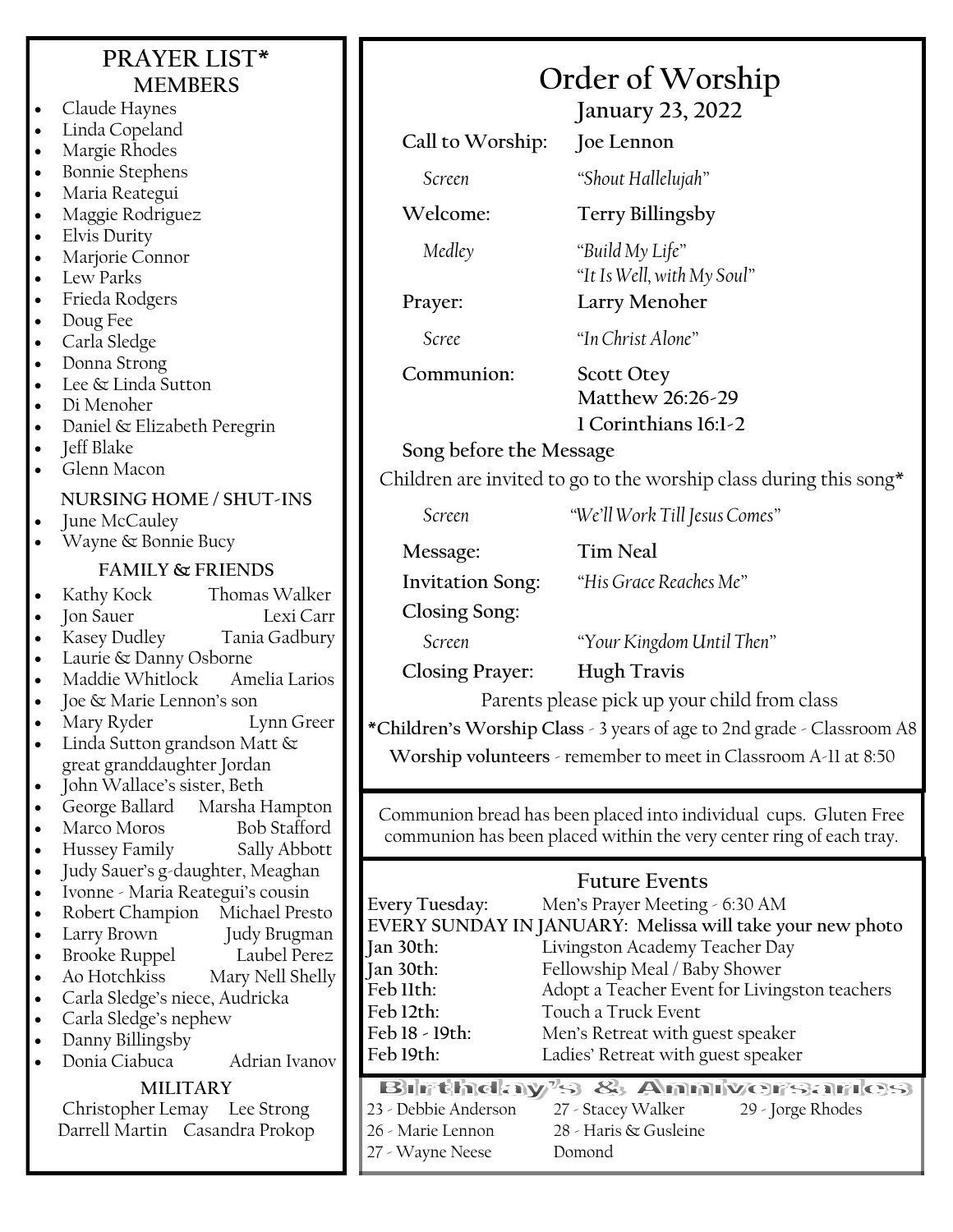## **GIVING & ATTENDANCE WEEK ENDED Jan 16, 2022**

| WEEN EINDED Jail 10, 2022<br>Weekly Actual<br>Weekly Budget<br>\$9,000<br>Weekly Variance<br>\$0<br>4 Week Average Variance<br>S<br>Sunday Worship:<br>Attendance in Building<br>Attendance via views online:<br>Sunday Morning Study:<br>Attendance in Building<br>Attendance via views online:<br>Sunday Evening:<br><b>Connection Group Attendance</b><br>Wednesday:<br>Attendance in Building/Teens<br>Attendance online: | Sunday morning classes:<br>Adults will gather in the Auditorium - Tim Neal<br>Singing Class -will meet in Classroom A8 - Joe Lennon<br>Cradle Roll will meet in the Training Room - Melissa Neal<br>2-5 year olds will meet in Classroom #2a > Nora Vitiello<br>K-3rd grades will meet in Classroom #7 - Susan Meulenburg<br>4th – $5th$ grades will meet in Classroom A-11 - Kristin Cipolla<br>Teens - meet out in the Teen House with Zak and Jordyn Dempsey<br>Sunday night: - See insert for locations<br>Wednesday night classes 6:30PM:<br>Adults - Auditorium - teacher - Jeff Blake<br>Ladies - Fellowship Room - Trustworthy - various ladies<br>2-5 year olds will meet in Classroom #2a - Susan Shelly<br>3rd – $5^{th}$ grades will meet in Classroom A-11 - teachers Diana Travis<br>& Pam Billingsby<br>Teens - Teen House - with Zak & Jordyn Dempsey |
|-------------------------------------------------------------------------------------------------------------------------------------------------------------------------------------------------------------------------------------------------------------------------------------------------------------------------------------------------------------------------------------------------------------------------------|-----------------------------------------------------------------------------------------------------------------------------------------------------------------------------------------------------------------------------------------------------------------------------------------------------------------------------------------------------------------------------------------------------------------------------------------------------------------------------------------------------------------------------------------------------------------------------------------------------------------------------------------------------------------------------------------------------------------------------------------------------------------------------------------------------------------------------------------------------------------------|
| PRAYER SECTION                                                                                                                                                                                                                                                                                                                                                                                                                | Our virtual options via Facebook & YouTube, @ the times listed above.<br>We hope you will join us in one of these Bible study opportunities.                                                                                                                                                                                                                                                                                                                                                                                                                                                                                                                                                                                                                                                                                                                          |
| Claude Haynes, June McCauley,<br>Elvis Durity, & Scott Blake contin-<br>ue to have health challenges.<br>• Pray for the families affected by<br>COVID-19.<br>• There are a couple families who<br>have developed Covid over this<br>past week. The Rimmer and the<br>Macon families are self quarantin-<br>ing.<br>• Debbie Kendal is still having tests<br>to determine her treatments.                                      | <b>Literacy Buddies</b><br>We are looking for 31 volunteers to become a literacy buddy with each<br>of our VPK students. A literacy buddy selects a child and gives them a<br>book 2 times between now and graduation in May. To help you get to<br>know the student you have selected, they have written a letter with a<br>few of their interest on it. Our students were very excited about the<br>program. This program is usually an outreach of the Early Learning<br>Coalition, unfortunately due to the current times the ELC couldn't get<br>enough volunteers. After the student has received a book, they will<br>write a letter to you. This will continue to show our children about<br>giving. If you would like to have a student literacy buddy please email<br>Becky theoffice@livingstonacademynaples.com by Feb. 1st, 2022.                        |
| Thank You!<br>We are very thankful for our Chris-<br>tian Brothers and Sisters. Thanks to<br>your generosity, almost \$12,000 was<br>raised for BenStell School. We will<br>miss our family in Naples and hope                                                                                                                                                                                                                | Please Vote!<br>Gulfshore Magazine has announced that voting is open until Jan 30th<br>for their annual "Best Of" contest.<br>Please go to https://<br>www.gulfshorelife.com/best%2Dof%2Dthe%2Dgulfshore%2D2022/<br>then type in Livingston Academy under the Best Service - Daycare.<br>Thank you for your support.                                                                                                                                                                                                                                                                                                                                                                                                                                                                                                                                                  |
| that you come visit us in Ghana.<br>Ben and Stella Gyimah<br>Co-Ed Wedding Shower<br>You are invited to attend a wedding<br>shower honoring Barry "Baer" Brown                                                                                                                                                                                                                                                                | BOY, Oh Boy!<br>It's almost time for Massie (Massielle) & Miguel Taveras to welcome<br>their little man to the world. Please help us shower them with love on<br>Sunday, January 30th. We will be having a covered dish dinner / baby<br>shower to honor the new family immediately following Bible study.<br>They are registered at Target and Amazon                                                                                                                                                                                                                                                                                                                                                                                                                                                                                                                |
| and Caitlyn Grogan on Saturday, Feb<br>5th beginning at IPM. Gift cards to<br>bed bath & beyond, home goods, and<br>travel websites are greatly appreciat-<br>ed. Please RSVP to Kathleen Brown<br>239-777-5283.                                                                                                                                                                                                              | <b>Children's Ministry Leader Needed</b><br>We're looking for someone (or perhaps a husband/wife) to oversee the<br>children's education ministry. If you are interested in helping, please<br>contact Scott Otey esotey@wcrw.net or 239-253-9640. Thank you in<br>advance!                                                                                                                                                                                                                                                                                                                                                                                                                                                                                                                                                                                           |

**Bible Study Times & Locations**